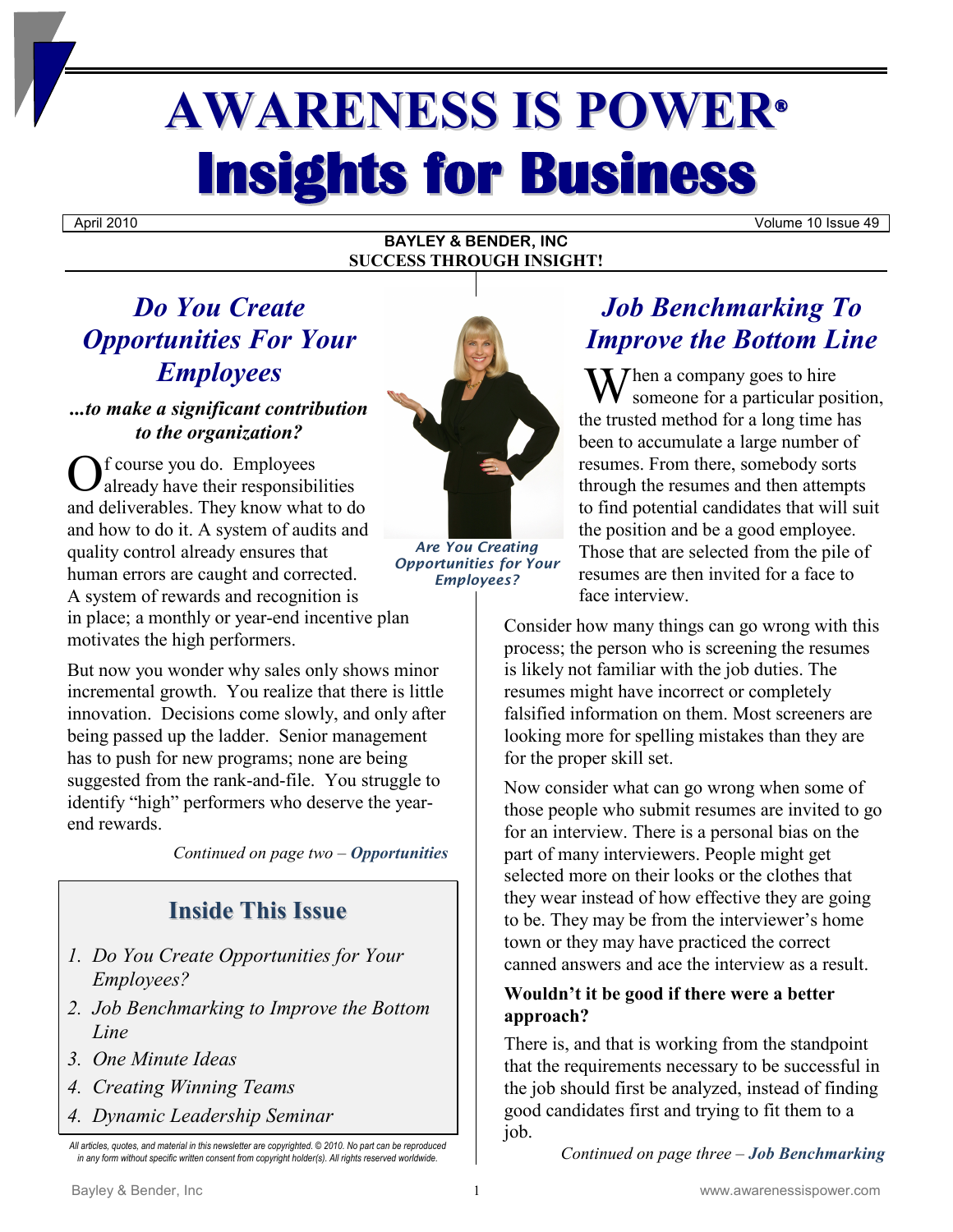#### *Continued from page one – Opportunities*

Let's concentrate on the phrase "significant contribution."

Generally a "significant contribution" is the result of innovative thinking – thinking outside the box – considering a situation from alternative points of view. But explicit responsibilities and

deliverables are, generally, simply lists of tasks. A list cannot generate innovation.



Employees can only innovate when they

know the organization's mission and vision. They need to know the organization's goals and capabilities, not just their own roles and tasks.

Employees can only innovate when they know that success will be rewarded, and that "failure" will be treated as a learning experience.

Employees can only innovate when they know that there is latitude for experimentation. "Latitude" does involve limitations. By all means, limit the budget or the timeframe for innovations, but ensure that the limited "innovation budget" has room for meaningful experiments.

But, beyond "knowing", there is also the need for energy. The best computer won't run without electricity; nor the fastest car, without fuel. How can you energize your workforce?

Be clear in your organization's mission and goals. Fuzzy goals leave everyone wondering, "Just what does that mean?" Don't just aspire to be an industry leader – aspire to lead the industry in a measurable way. Aspire to lead in numbers of new customers, or new products, or in price, or in volume. State a clear vision of the mission.

Share your organization's mission and goals. Communicate them to everyone. Ensure middle management carries the flag and explains the goals to their staff. If the employees do not know the mission, how can they contribute?

(There's a story that staff persons at NASA were asked about their jobs. Most replied with variations on, "I do my specific job."

*Continued on next column* **–**

But one janitor said, "I help launch rockets." That was the person who understood and internalized the mission; imagine the attitude he brought to work!)

Align the employee's personal goals and development with the corporate mission. Ensure that responsibilities and rewards truly are aligned with the company's goals.

(There's a story about a company with the goal of selling products "A", "B", and "C" in similar volumes. Management was concerned because "B" far outsold "A" and "C" combined. The sales people, however, were responding to the tangible

message that the commission for product "B" was much higher than that of "A" or " $C$ ".)

So is that all it takes to empower your employees to significantly contribute to



your organization? Frankly, no – but it's a great start.

*Contact us; we can help. Call 301-439-8317 or email: [aip@awarenessispower.com.](mailto:aip@awarenessispower.com)*

~ © Copyright protected, all rights reserved worldwide. Written for us by Gary Sorrell

*Success is the sum of small efforts, repeated day in and day out.* ~ Robert Collier



#### **Kosmix.com**

Kosmix is an excellent guide to the Web. The site lets users explore the Web by topic, presenting a dashboard of relevant videos, photos, news, commentary, opinion, communities and links to related topics. Kosmix's categorization engine organizes the Internet into magazine-style topic pages, enabling



Check it out at: [www.kosmix.com](http://www.kosmix.com/)

people to navigate the Web...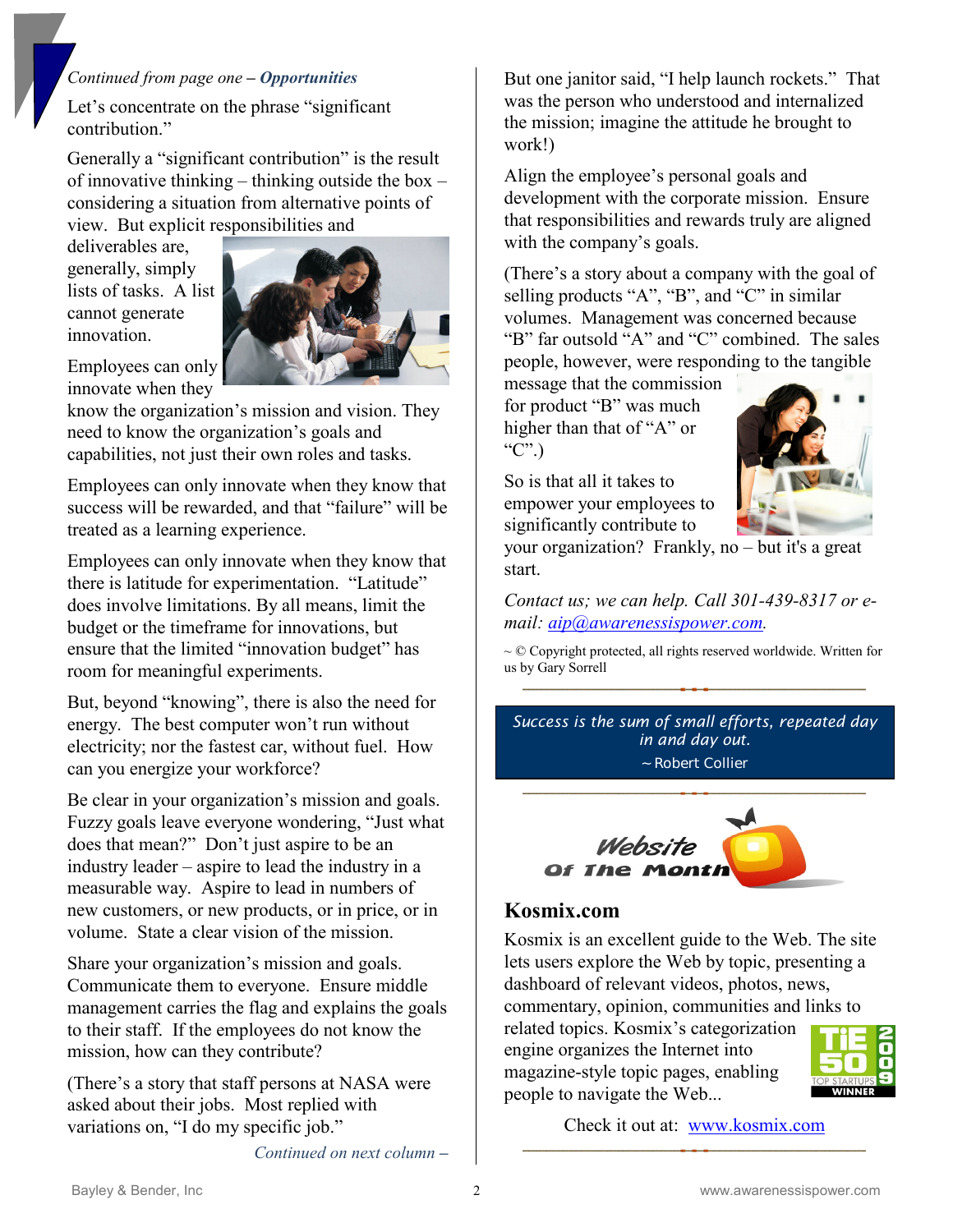#### *Continued from page one – Job Benchmarking*

Job benchmarking involves taking all of the necessary key accountabilities, personal skills, behaviors, and motivators for a position and identifying them. When this is done, you can then look for those qualities in the candidates to find a match. The best performer is not necessarily going to be somebody who has had that same job title in the past at a different company, or somebody who has worked in the same industry for a long time. It is somebody who fits

the requirements of the job and possesses many of the qualities & traits that the benchmark identified.

From the start, companies who utilize job benchmarking will have a better understanding of what is needed in the candidates filling the positions. Not



only will they be more likely to effectively perform in their role because of their job match, but they will do so enthusiastically. The hiring manager can go over all of the things that are necessary for the job so everyone is on the same page. At this early stage, the candidate can be asked to commit to those responsibilities.

Once hired, employees are more productive and happier if they clearly know what their objectives are and are more likely to have the ability to meet them. It's obvious that more productive employees are good for a company. An added benefit to having fulfilled employees is that retention is better. If you consider how much it costs to go through the process of hiring an employee and then subsequently training them, you can see how this can affect the bottom line.

Companies that engage in job benchmarking will show better profitability because getting the right people into the right position at the beginning means less strain on human resources and more productivity from employees who are engaged in their job.

#### *Here a just a couple of our job benchmarking successes:*

- Success Story 50% of a company's new hires were lost during the training program. After benchmarking the job, they were able to hire the right people and increase retention to 80%.
- Success Story An organization had a  $74\%$  turnover in their sales force. After benchmarking and debriefing, they retained 100% of the sales force for the last 18 months.

In our next issue we will explore how to use job benchmarking to avoid unnecessary costs.

~ © Copyright protected, all rights reserved worldwide. Written for us by Gary Sorrell

*Keep steadily before you the fact that all true success depends at last upon yourself.*

~ Theodore T. Hunger



#### **Failure**

The credit belongs to the man who is actually in the arena; whose face is marred by dust and sweat and blood; who strives valiantly; who errs and comes short again and again; who knows the great enthusiasms, the great devotions, and spends himself in a worthy cause; who at the best knows in the end the triumph of high achievement; and who at the worst, if he fails, at least fails while daring greatly.

~ Theodore Roosevelt

#### **A Way to Make Things Happen**

Take responsibility for making it happen! When you sincerely take responsibility to make something happen, you evoke all your best resources, and synchronistic events happen...the Universe just seems to help out.